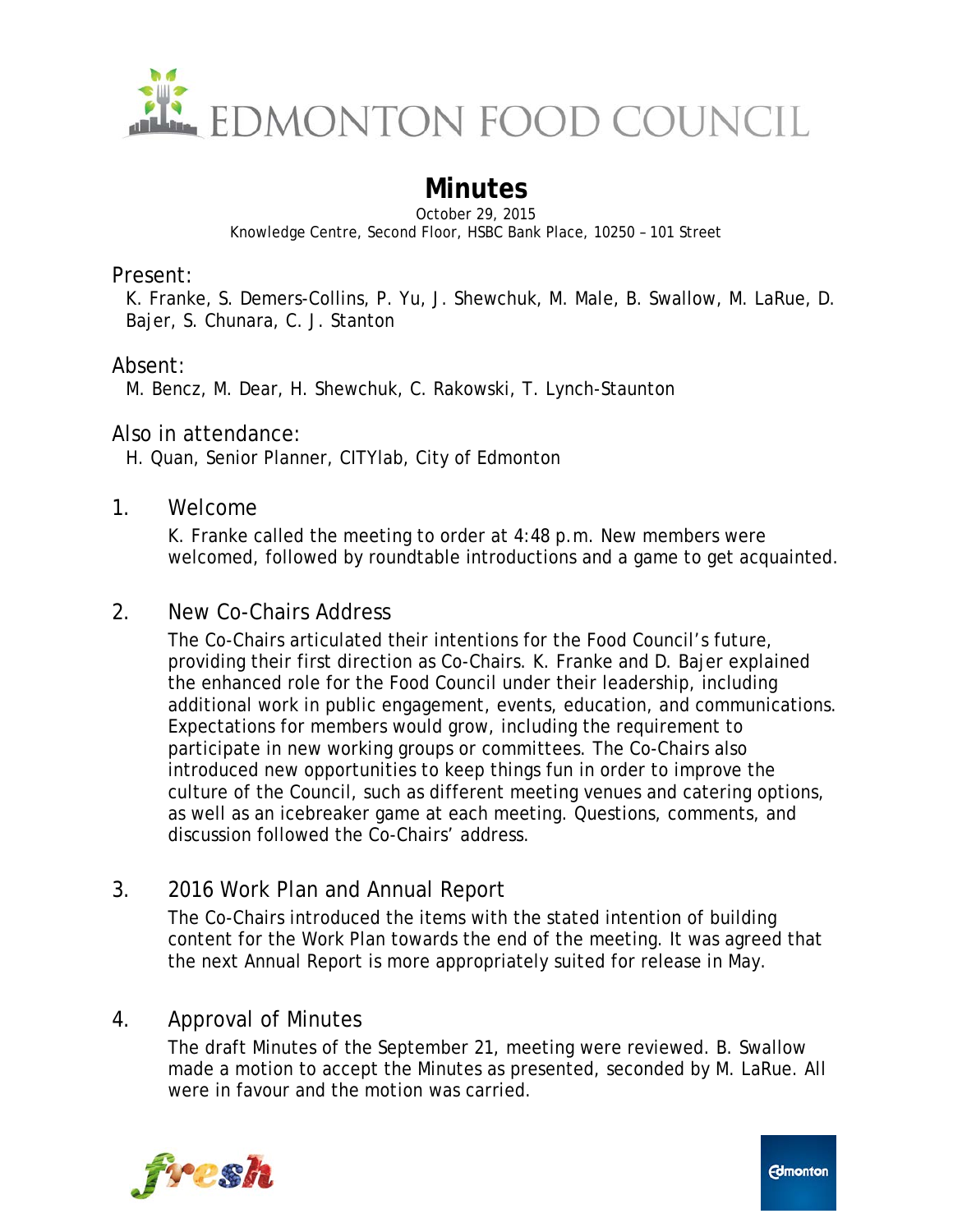

## 5. News and sharing – STANDING ITEM

Council members took turns sharing information and news. H. Quan also shared news and changes on the implementation of *fresh*.

# 6. Measurement Working Group Report

B. Swallow and D. Bajer presented the recent work of the Measurement Working Group, which has resulted in a questionnaire designed to measure Edmontonians' perceptions about changes in the local food system. The 13 question tool could function like a scorecard of the local food system that could be administered and published annually for the purpose of raising awareness of food issues and gauging the changes and interest in local food. Several questions and comments about the tool were discussed, including questions about the definition of local and if the tool is looking to measure personal perceptions or general perceptions. It was agreed that the Working Group should send the draft questionnaire to the Edmonton Insight Community staff for review and feedback as a next step.

**ACTION:** H. Quan agreed to forward the draft questionnaire to the staff at the Edmonton Insight Community for review and coordinate with the Working Group to refine the questionnaire based on the advice and feedback from the Insight Community staff and on the comments received from Council members.

## 7. Collaboration opportunities with other Capital Region counties and municipal districts

Based on a message received from staff at Parkland County, it was raised that there may be future opportunities to meet with other jurisdictions in the Capital Region to discuss connections with the Food Council's work.

# 8. Blatchford and the Environmental Advisory Committee

H. Quan introduced the item to explore interest in hearing more about the Blatchford redevelopment and possibly collaborating with the Environmental Advisory Committee on providing input to the implementation of the Blatchford plan, intersecting on issues of food and environment.

## 9. Northlands Agriculture Committee

D. Bajer spoke briefly about the potential for future collaboration with Northlands on agriculture education and other projects.